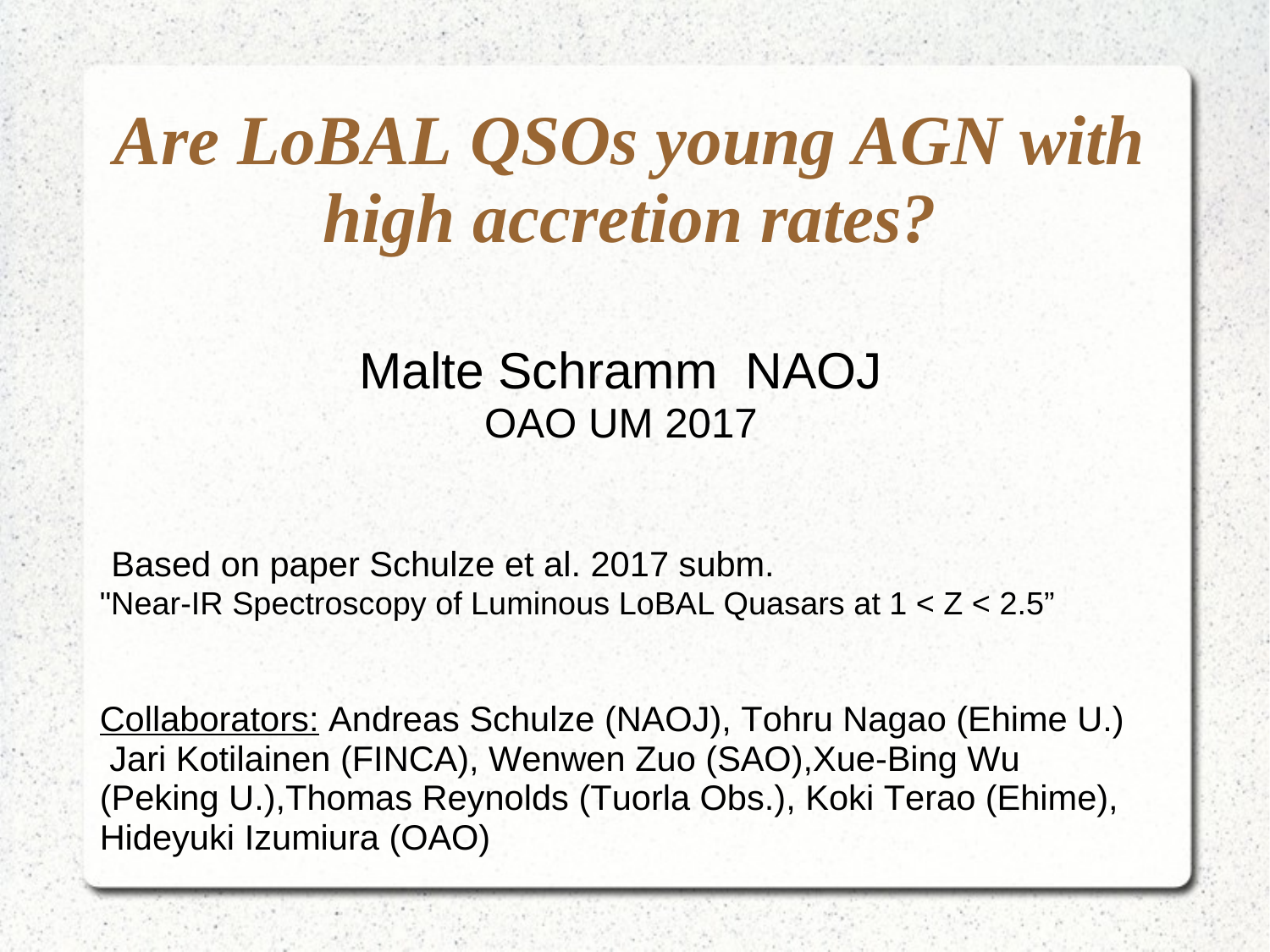#### **Motivation - normal Quasar**

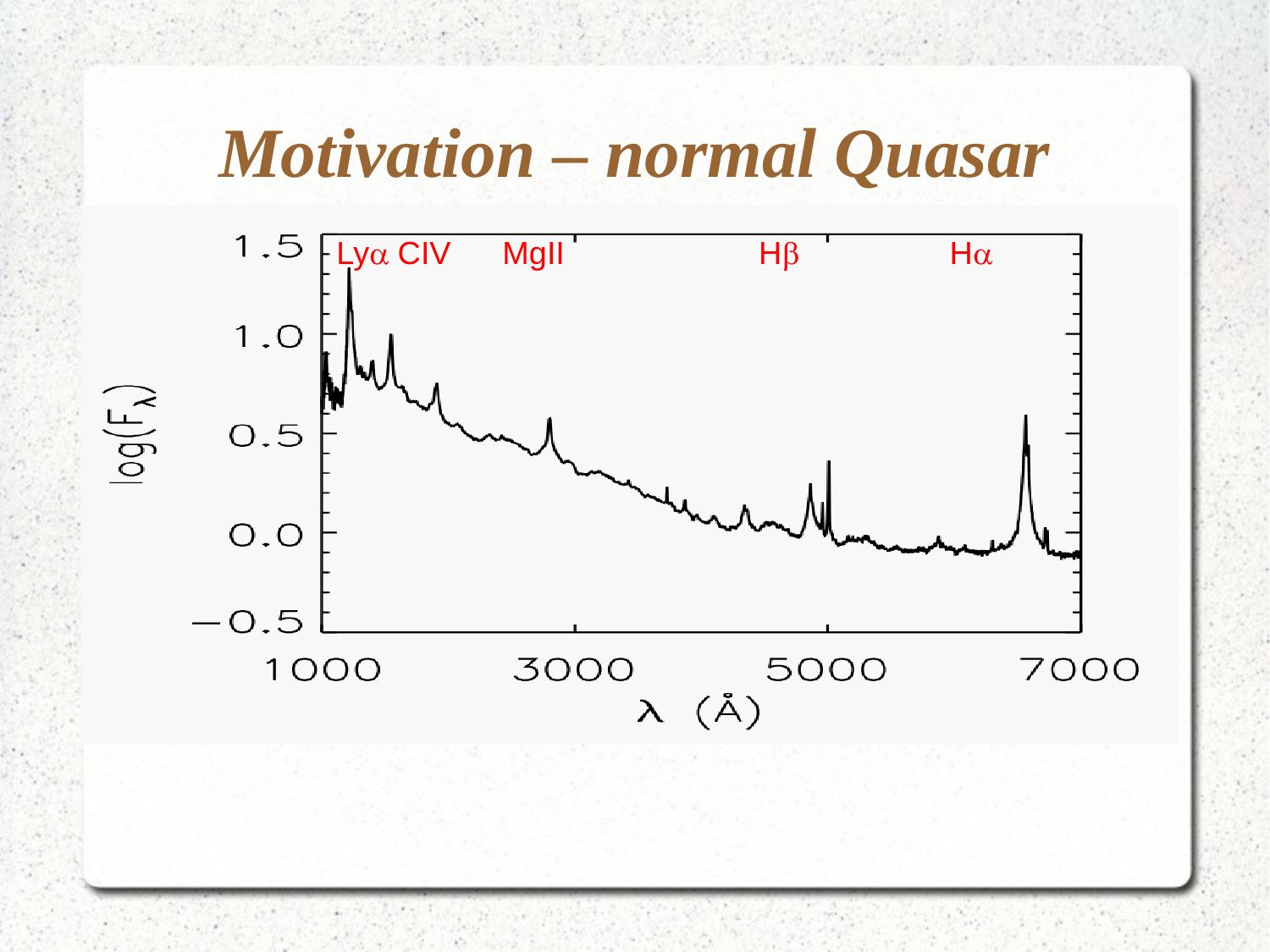### *BAL QSOs: Quasars with Outflows*

outflow velocity ~0.03-0.2c  $0.6$  $0.4$  $\log(\mathsf{F}_{\lambda})$  $0.2$  Lyd/NV SiIV  $0.0$ **Broad Absorption Lines** (P Cygni profiles)  $-0.2$ 1100 1300 1500 1700 ~15% of QSO poulations shows BAL feature  $\lambda$  ( $\check{A}$ ) LoBAL 1-3% w/ absorption in Hi&Low Ionization lines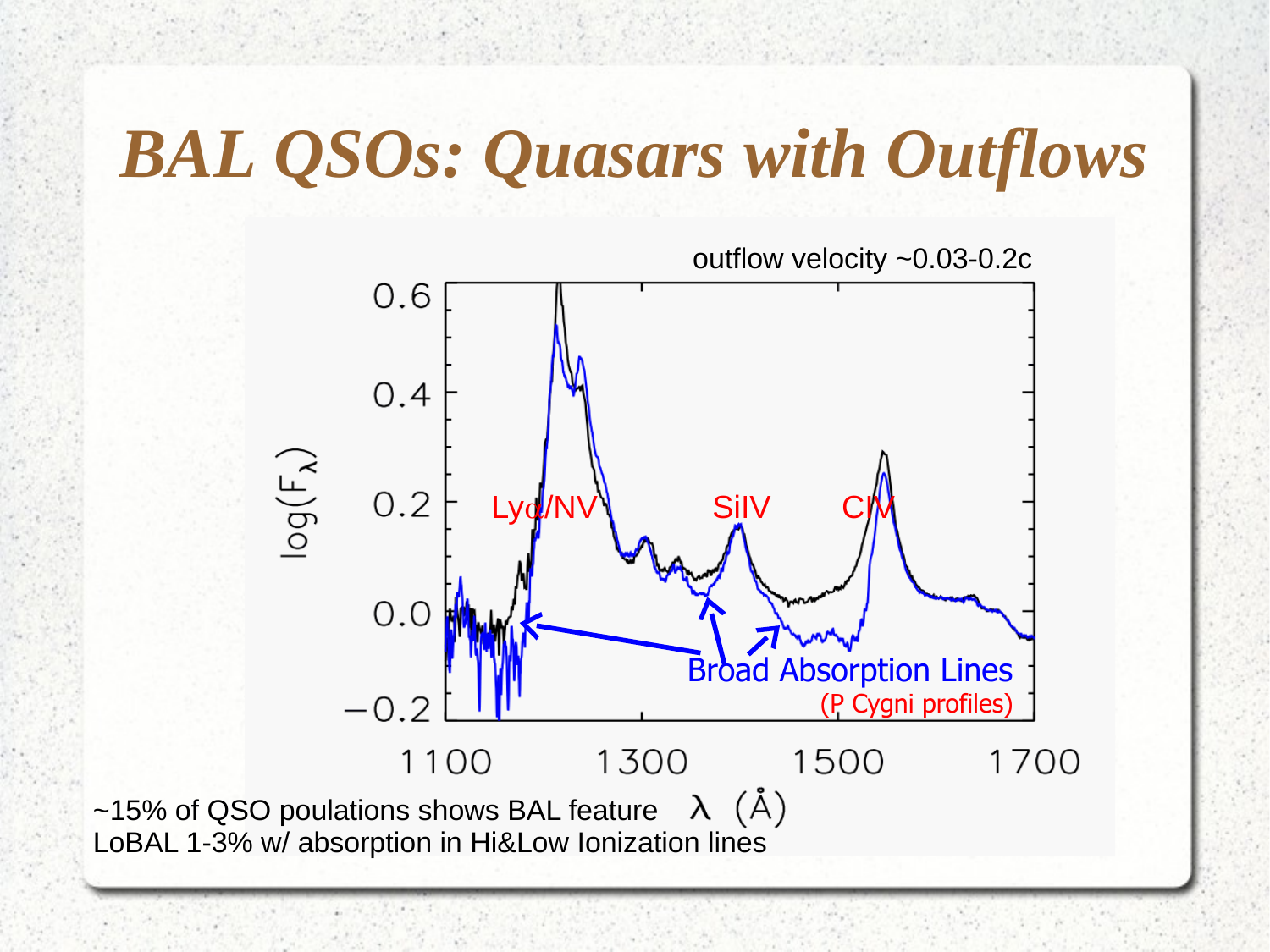### *Two Scenarios for LoBALs*

- I. The evolutionary scenario suggests LoBALs as a stage when a merger induced, young QSO, enclosed before by a dust rich cocoon and observed as a ULIRG, is ignited and blows out their dust envelope by a strong wind, accreting at a high rate
- II. Orientation effect, i.e. their occurrence is related to the observed line-of-sight

Scenario I implies: LoBAL QSOs should have high accretion rates, i.e. Eddington ratios compared to non-BALs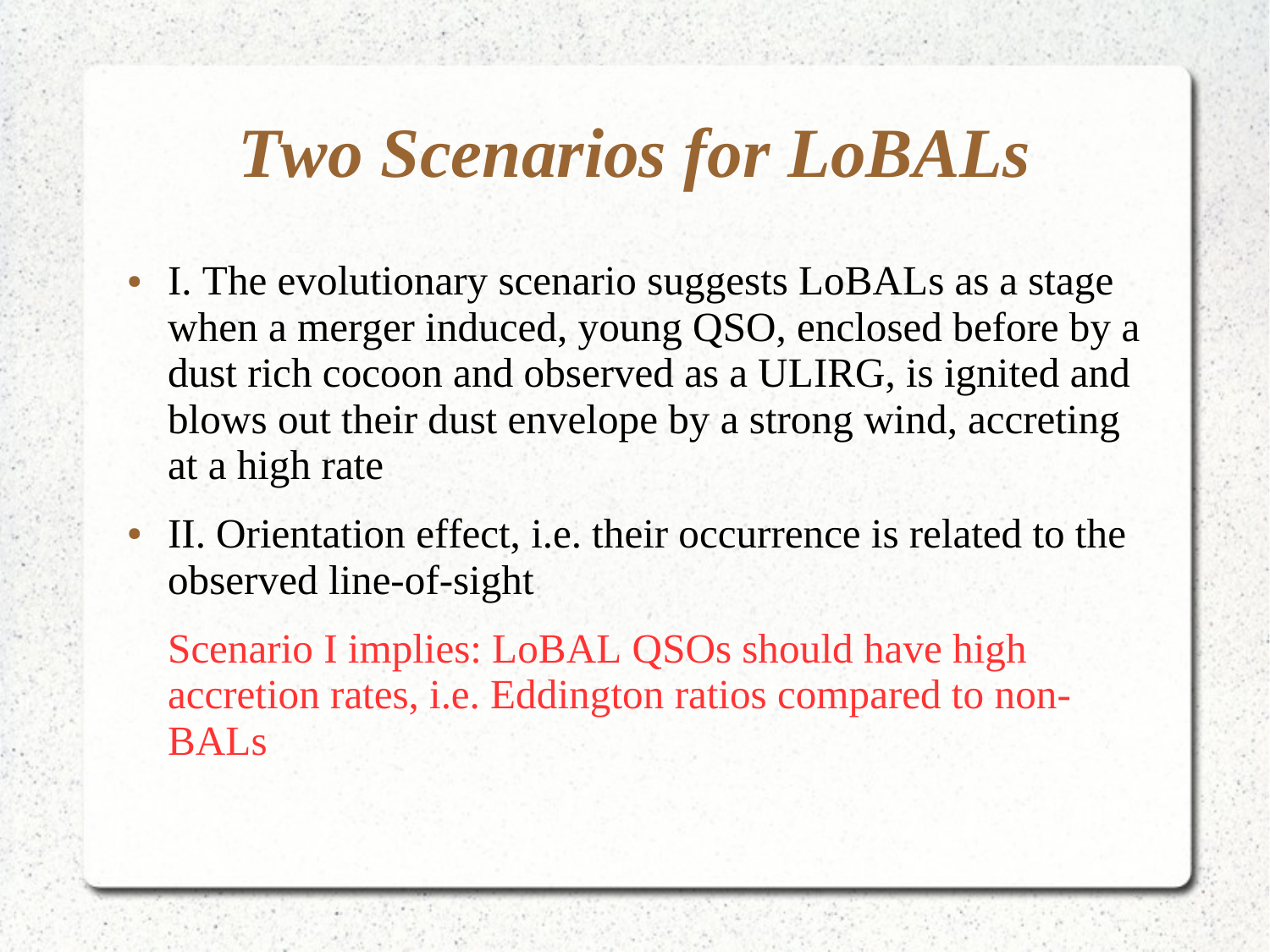# *Sample*

- LoBALs selected from Allen+2011
- $1.32 < z < 1.60$  Hmag<16.7 & BI(Mg II)> 0

 $\rightarrow$  22 Objects

- 2.20  $\le$  z  $\le$  2.50 Kmag $\le$ 16.3 & BI(Al III) $>$  0  $\rightarrow$  19 Objects
- NIR spectroscopy: 9 TSpec, 6 ISLE, 7 NOT
- 12 observed  $\omega$  z=1.5 in H-band with TSpec & ISLE
- Additional cut Kmag<15.3  $\rightarrow$  10/11 Objects

observed with ISLE & NOT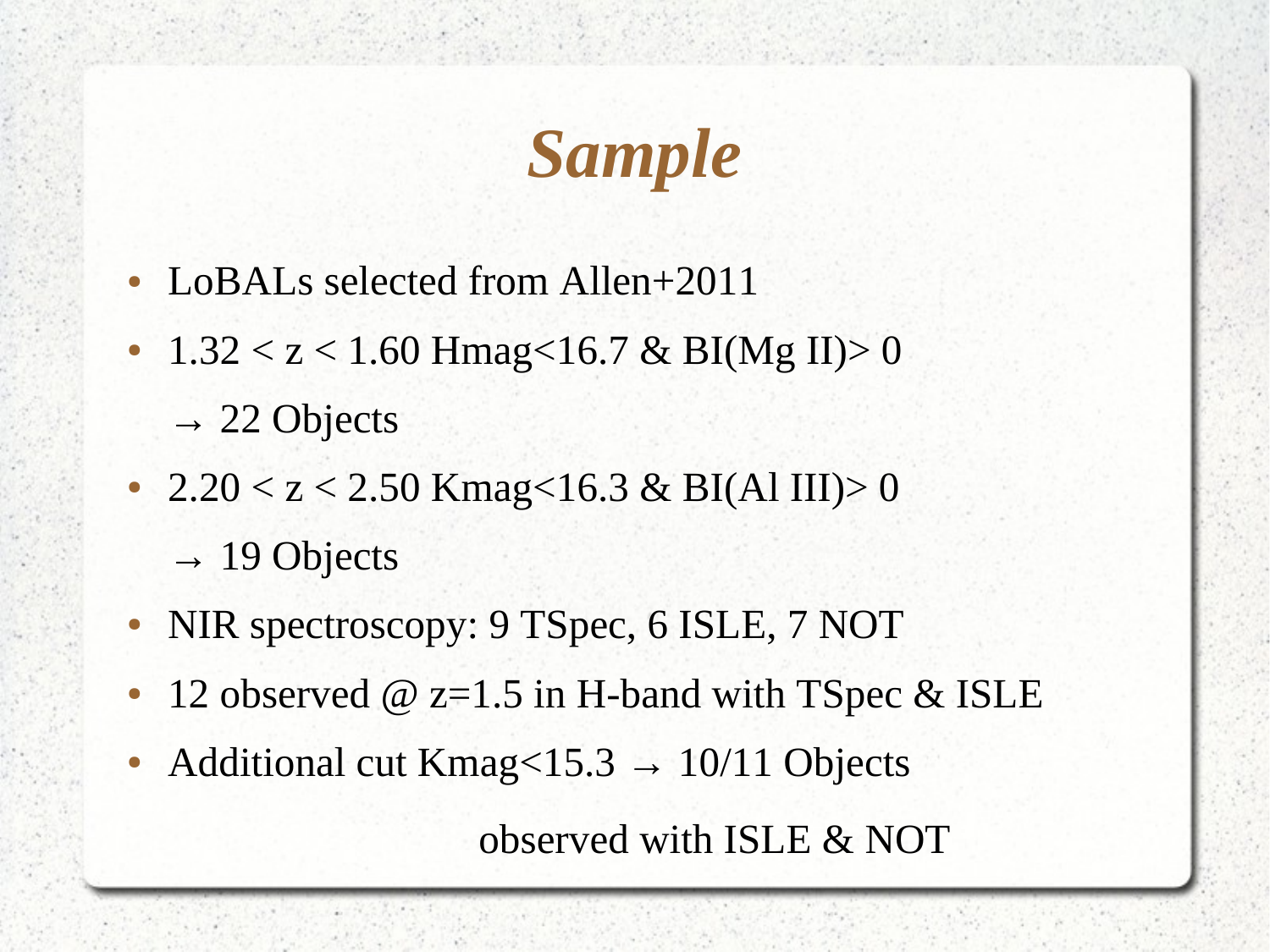**NIR Spectra z=1.5** 





**MgII** 

 $H\beta$ 

 $|\alpha|$ г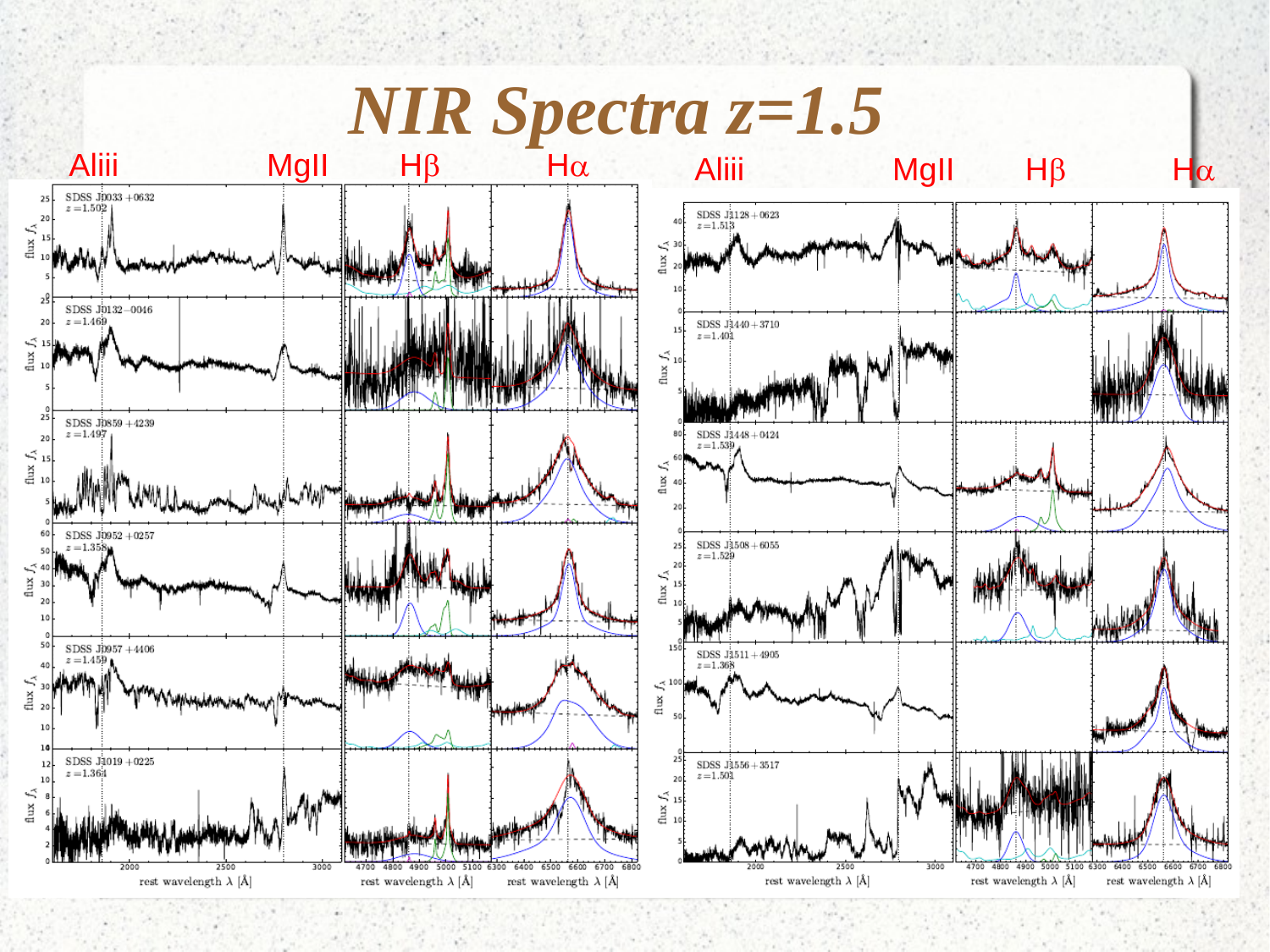# $NIR$  Spectra  $z=2.3$

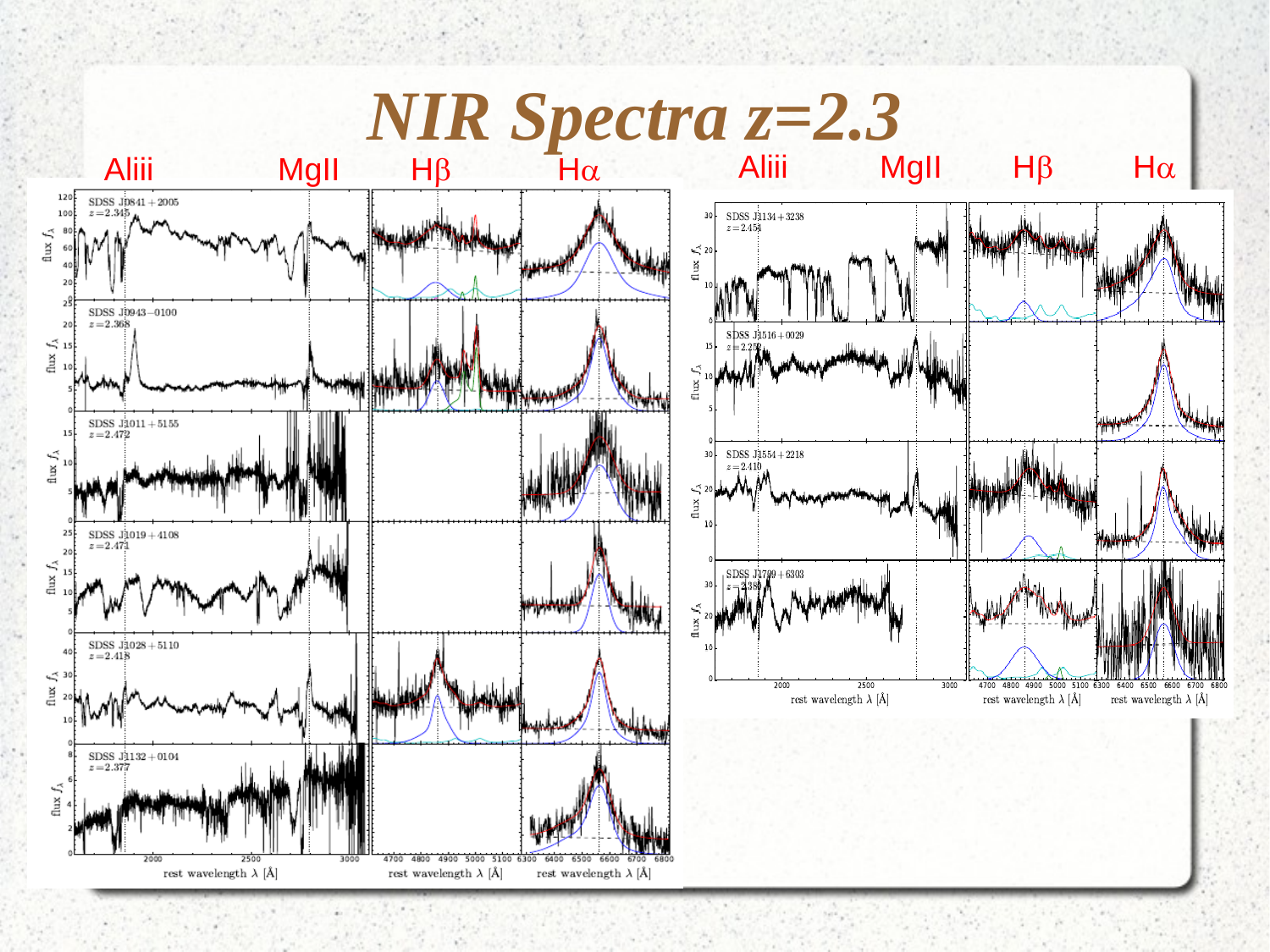#### *AGN Line Properties*

• LoBAL & non-BAL QSOs show no significant difference

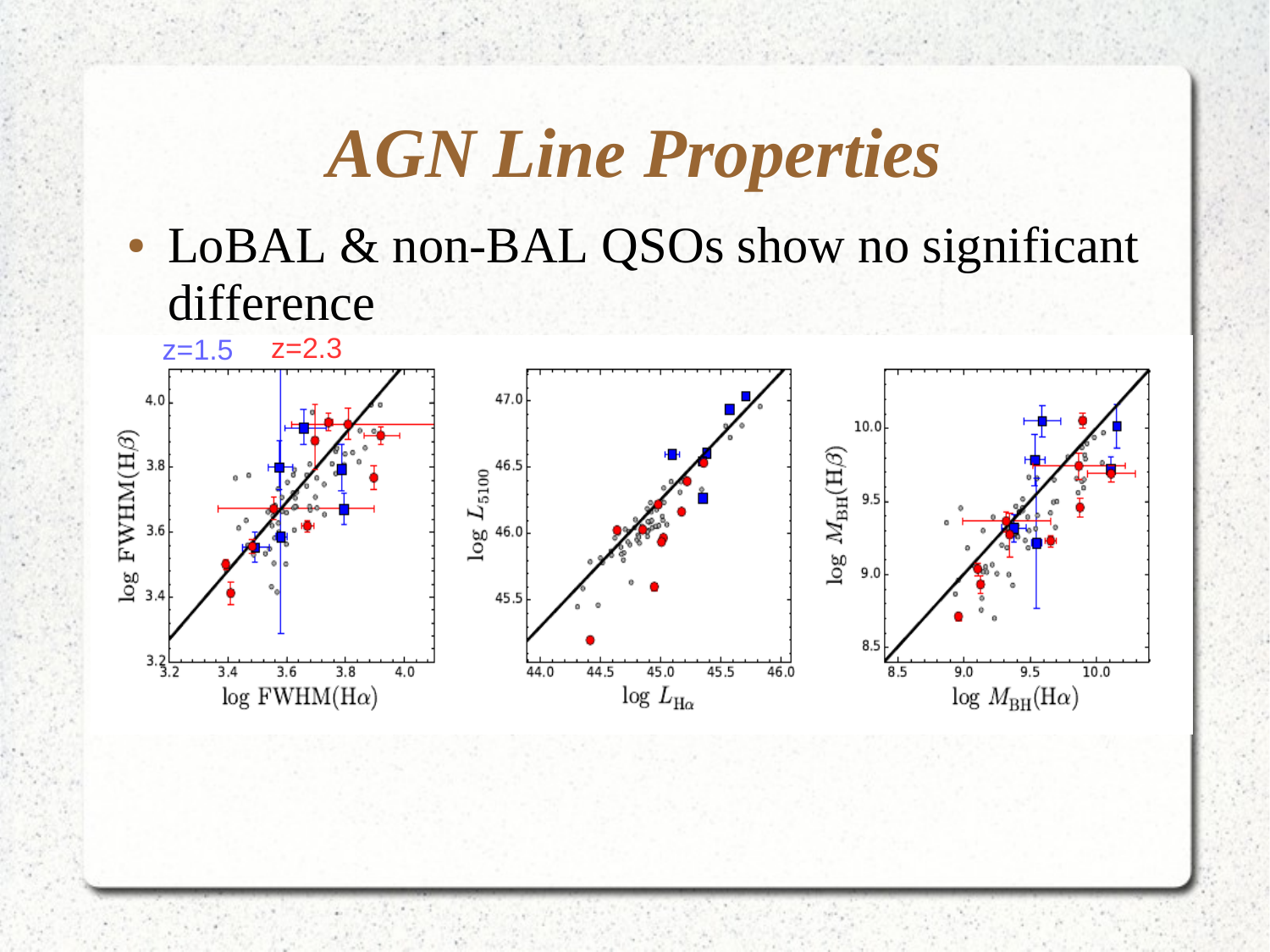#### *AGN Line Properties*

• LoBAL & non-BAL QSOs show no significant difference

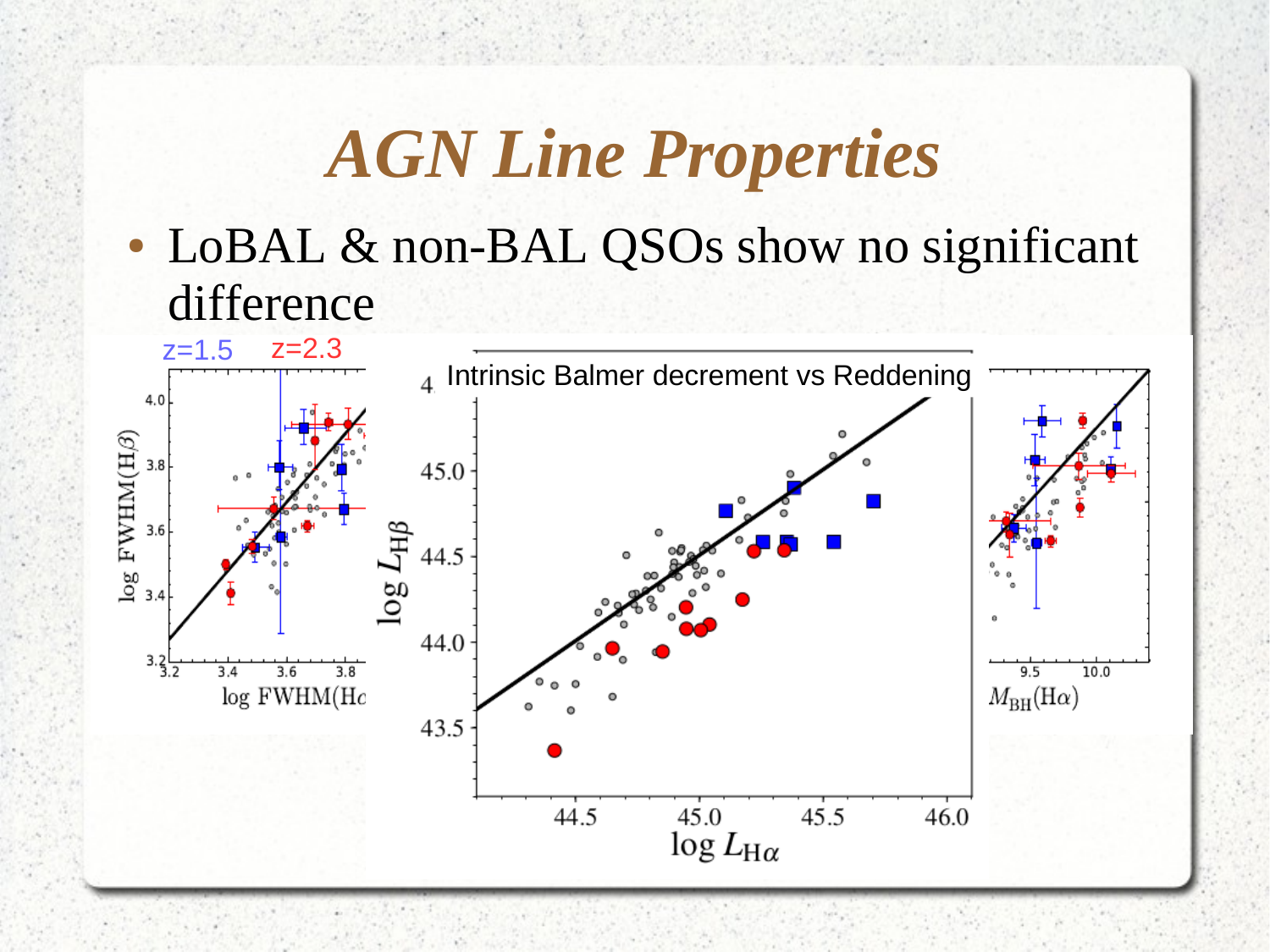### *AGN Line Properties II*

• No direct conclusions on OIII (low No. stat)

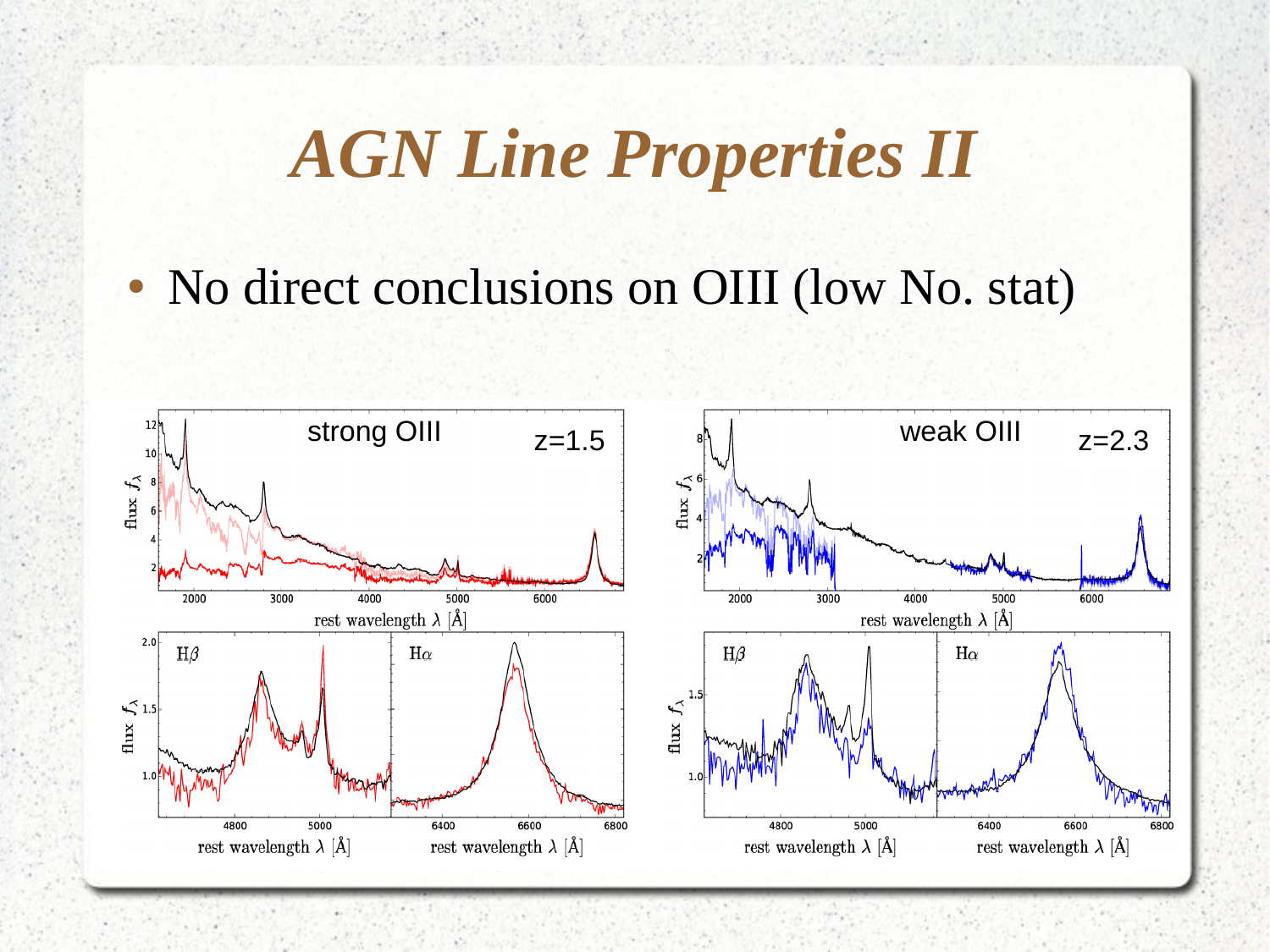# *BH Mass vs. Eddington Ratio Distribution*

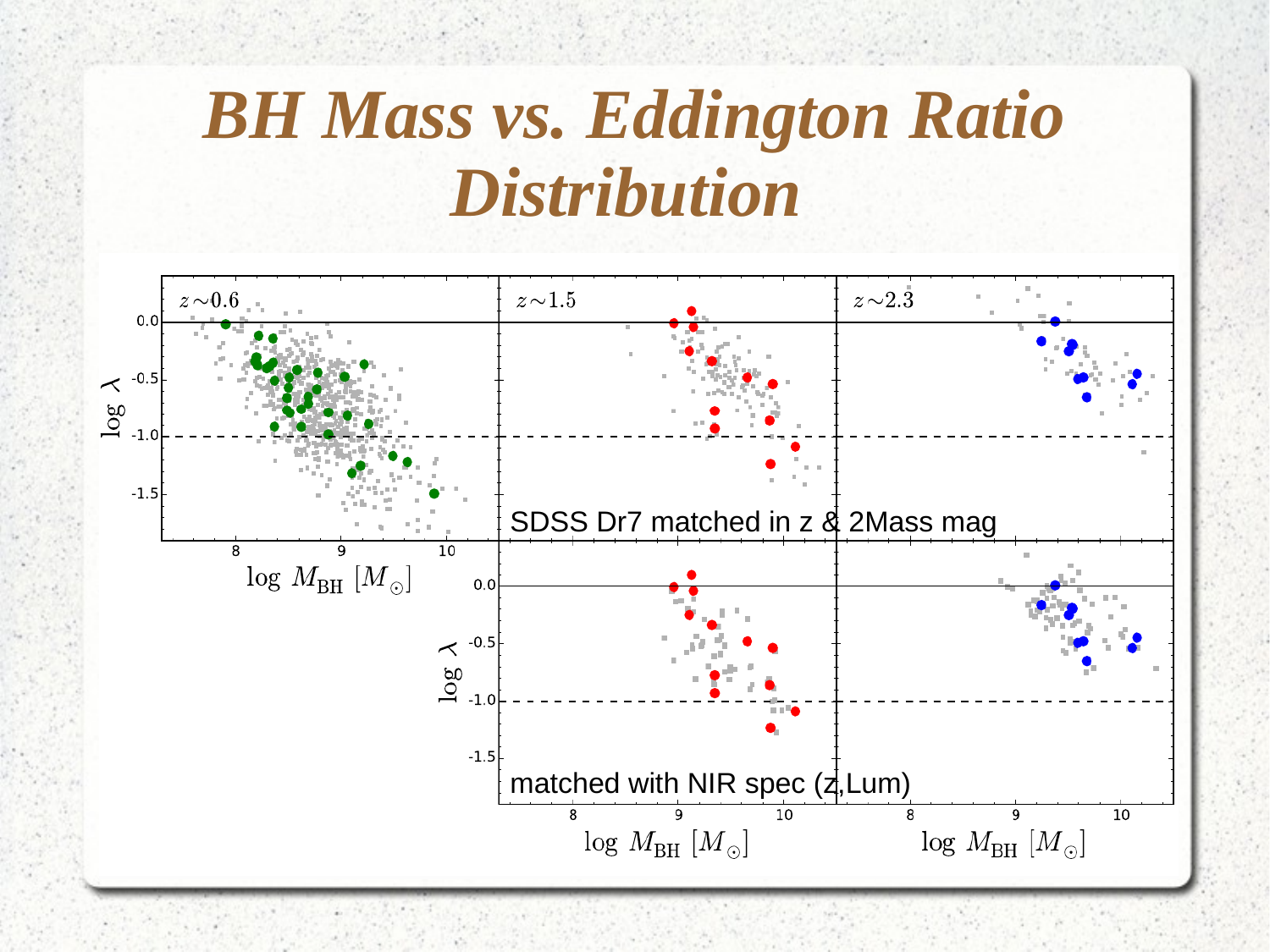# *BH Mass vs. Eddington Ratio Distribution*

 $\sim$  0  $\epsilon$  $\sim$  1 F  $\sim$  0. $\bar{2}$ Main Conclusion: LoBALs are not much different from non-BALs in terms of **SOSS DR7 mass & Eddington Ratio**  $\rightarrow$  no support for evolutionary scenario  $\sim$   $-0.5$  $\overline{\overset{00}{0}}$  -1.0  $-1.5$ matched with NIR spec  $(\frac{1}{4}, Lum)$ 10 8 10  $\log M_{\rm BH}$  [M<sub>o</sub>]  $\log M_{\rm BH}$   $[M_{\odot}]$